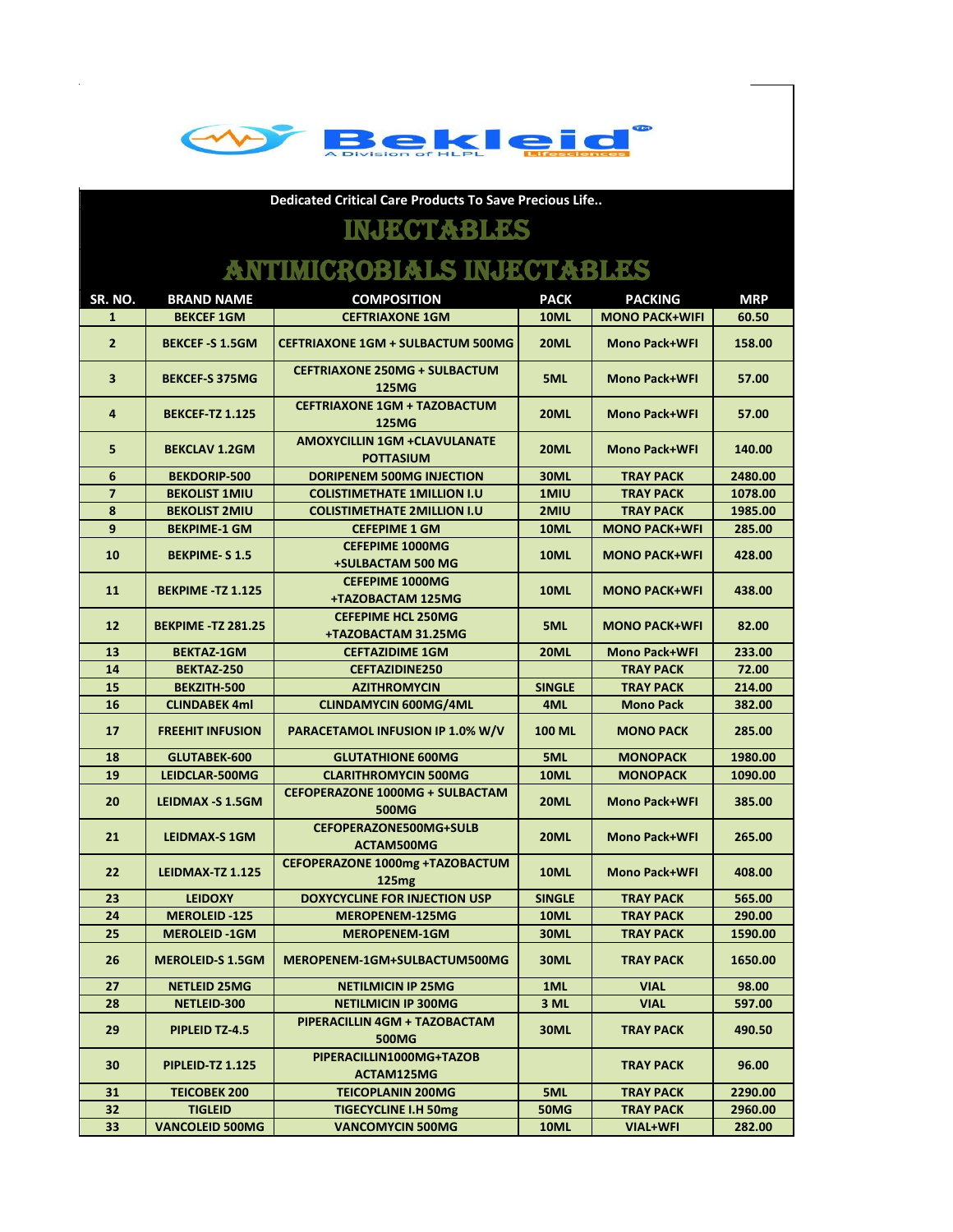|                                                                                                                |                       | <b>ANTACID/ ANTI ULCER</b>                                 |               |                       |         |  |  |  |
|----------------------------------------------------------------------------------------------------------------|-----------------------|------------------------------------------------------------|---------------|-----------------------|---------|--|--|--|
| 34                                                                                                             | <b>BEKZOL 40</b>      | <b>ESOMEPRAZOLE 40MG</b>                                   | 10ML          | <b>Mono Pack+NaCl</b> | 128.00  |  |  |  |
| 35                                                                                                             | <b>LEIDPRIDE</b>      | <b>LEVOSULPRIDE</b>                                        | 2ML           | <b>SINGLE</b>         | 64.00   |  |  |  |
| 36                                                                                                             | <b>PANTOLEID</b>      | <b>PANTOPRAZOLE SODIUM 40MG</b>                            | <b>10ML</b>   | <b>Mono Pack+WFI</b>  | 49.70   |  |  |  |
| 37                                                                                                             | <b>RABLEID</b>        | <b>RABEPRAZOLE 20MG</b>                                    | 10ML          | <b>Mono Pack+WFI</b>  | 98.00   |  |  |  |
| <b>STEROIDAL PREPARATIONS</b>                                                                                  |                       |                                                            |               |                       |         |  |  |  |
| 38                                                                                                             | <b>BEKPED-40</b>      | <b>METHYLPREDNISOLONE SOD, SUCCINATE</b><br>40             | 5ML           | <b>Mono Pack+WFI</b>  | 60.00   |  |  |  |
| 39                                                                                                             | BEKPED-125            | <b>METHYLPREDNISOLONE SOD. SUCCINATE</b><br>125            | <b>10ML</b>   | <b>Mono Pack+WFI</b>  | 428.00  |  |  |  |
| 40                                                                                                             | BEKPED-500            | <b>METHYLPREDNISOLONE 500 SOD.</b><br><b>SUCCINATE USP</b> | <b>10ML</b>   | <b>Mono Pack+WFI</b>  | 895.00  |  |  |  |
| 41                                                                                                             | LEIDCORT-100 MG       | <b>HYDOCORTISONE SODIUM SUCCINATE IP</b><br><b>100 MG</b>  | 5ML           | <b>Mono Pack+NaCl</b> | 40.90   |  |  |  |
| <b>HORMONAL PREPARATIONS</b>                                                                                   |                       |                                                            |               |                       |         |  |  |  |
| 42                                                                                                             | LEIDGEST-100          | <b>NATURAL PROGESTERONE INJECTION</b><br>100MG/ml          | 1ML           | <b>Dispo Pack</b>     | 89.00   |  |  |  |
| 43                                                                                                             | LEIDGEST-200          | <b>NATURAL PROGESTERONE INJECTION</b><br>200MG/2ml         | 2ML           | <b>Dispo Pack</b>     | 175.00  |  |  |  |
|                                                                                                                |                       | CNS ACTING AGENTS                                          |               |                       |         |  |  |  |
| 44                                                                                                             | <b>BEKVIR 250</b>     | <b>ACICLOVIR 250 MG</b>                                    | <b>10ML</b>   | <b>Mono Pack+WFI</b>  | 389.00  |  |  |  |
| 45                                                                                                             | <b>BEKVIR 500</b>     | <b>ACICLOVIR 500 MG</b>                                    | 10ML          | <b>Mono Pack+WFI</b>  | 503.00  |  |  |  |
| <b>ANTIBHARPAS/ ANTI</b><br><b>MRZAWZANINHEIRANNEHO</b>                                                        |                       |                                                            |               |                       |         |  |  |  |
| 46                                                                                                             | <b>CITIKYNT 2ML</b>   | <b>CITICOLINE SODIUM 250MG/ML</b>                          | 2ML           | <b>Mono Pack</b>      | 148.00  |  |  |  |
| 47                                                                                                             | <b>COGLEID</b>        | <b>CEREBROPROTEIN HYDROLYSATE 60MG</b>                     | <b>SINGLE</b> | <b>Mono Pack</b>      | 1065.00 |  |  |  |
| 48                                                                                                             | <b>EDALEID</b>        | <b>EDARAVONE</b>                                           | <b>20ML</b>   | <b>Tray</b>           | 485.00  |  |  |  |
| 49                                                                                                             | <b>LEVIVEXIA</b>      | LEVETIRACETAM AMPOULE 100MG/ML                             | 5ML           | <b>Mono Pack</b>      | 121.00  |  |  |  |
|                                                                                                                |                       | <b>NUTRINATIONAL SUPPLIMENTS/</b>                          |               |                       |         |  |  |  |
| 50                                                                                                             | <b>HEPALEID 10 ML</b> | <b>L-ORNITHINE L- ASPARTATE 5GM</b>                        | <b>10ML</b>   | <b>Mono Pack</b>      | 225.00  |  |  |  |
| 51                                                                                                             | <b>REDLEID - 5ML</b>  | <b>IRON SUCROSE 100MG</b>                                  | 5ML           | <b>Mono Pack</b>      | 235.00  |  |  |  |
|                                                                                                                |                       | ANITIA ATRAPART                                            |               |                       |         |  |  |  |
| 52                                                                                                             | <b>LEIDART-B 2ML</b>  | <b>ALPHA BETA ARTEETHER 150MG</b>                          | 3*2ML         | <b>Tray Pack</b>      | 86.00   |  |  |  |
| 53                                                                                                             | LEIDART 120MG         | <b>ARTESUNATE 120MG</b>                                    | <b>10ML</b>   | Vial+NaCl+Na HCO3     | 390.00  |  |  |  |
| 54                                                                                                             | <b>LEIDART 60MG</b>   | <b>ARTESUNATE 60MG</b>                                     | 5ML           | Vial+NaCl+Na HCO3     | 210.00  |  |  |  |
| <b>TERMS &amp;CONDITIONS :-</b>                                                                                |                       |                                                            |               |                       |         |  |  |  |
|                                                                                                                |                       | 1. THIS PRICE LIST IS EFFECTIVE FROM 1st APRIL 2020.       |               |                       |         |  |  |  |
| 2. GST AS APPLICABLE WILL BE CHARGED EXTRA                                                                     |                       |                                                            |               |                       |         |  |  |  |
| 3. PRICE ARE SUBJECT TO CHANGE WITHOUT NOTICE, DUE TO REVISION IN RAW MATERIAL PRICE.                          |                       |                                                            |               |                       |         |  |  |  |
| 4. NO EXPIRY, RETURNS & BREAKAGES WILL BE CONSIDERD.<br><b>5. TRANSPORTATION FREIGHT TO PAY.</b>               |                       |                                                            |               |                       |         |  |  |  |
| <b>6. GOODS WILL BE DISPATCHED AGAINST ADVANCE PAYMENTS ONLY.</b>                                              |                       |                                                            |               |                       |         |  |  |  |
| 7. ALL PROMOTIONAL MATERIALS WILL BE PROVIDED AS PER FRANCHISEE BUSINESS MODEL.                                |                       |                                                            |               |                       |         |  |  |  |
| 8. MONOPOLY RIGHTS ARE FOR ASSIGNED SELLING AREA. ANY INTENTIONAL INFILTRATION WILL BE CONSIDERED AS BREACH    |                       |                                                            |               |                       |         |  |  |  |
| 9. IF IN CASE OF ANY DRUGS IS BANNED BY THE GOVERNMENT OF INDIA, AFTER THE INVOICE HAS BEEN RAISED, SUCH GOODS |                       |                                                            |               |                       |         |  |  |  |
| 10.IF IN CASE ANY DRUGS FALLS UNDER DPCO, AFTER THE INVOICE HAS BEEN RAISED, SUCH GOODS WILL NOT BE GIVEN ANY  |                       |                                                            |               |                       |         |  |  |  |